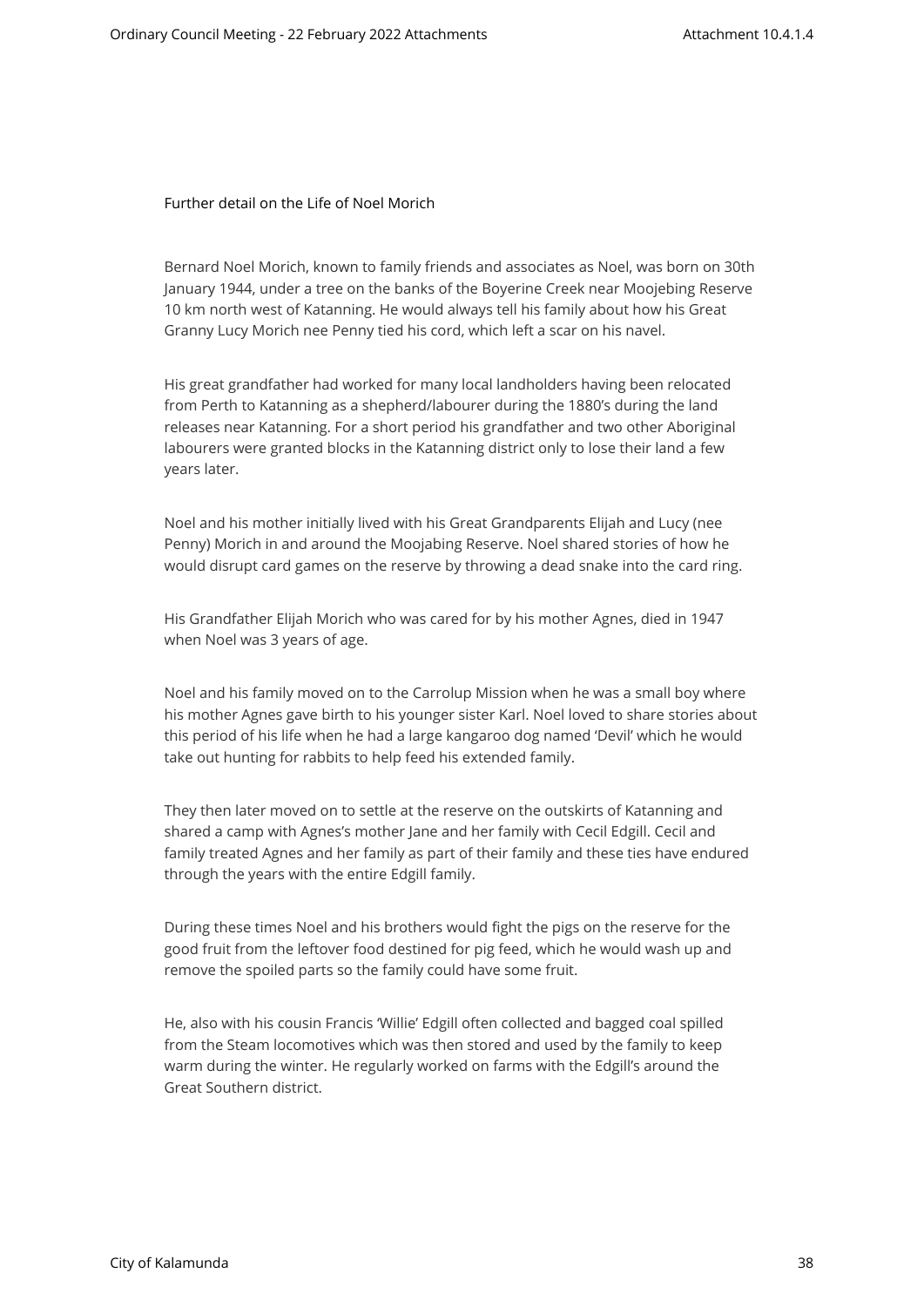During this time Noels mother Agnes was working with her sister Phyllis at the St Marys Catholic Convent in Katanning.

Soon after, Noels mother Agnes passed away in July 1953 in Perth from Acute Myeloid Leukaemia at the age of 28 when Noel was just 9 years old. He and his sister Karl were then sent back to live on the reserve with their Aunty Phyllis and her three children until she could no longer care for them, and they were then sent to live with the Wells family, members of the Native Welfare Committee in Katanning.

It wasn't long before the government authorised Noels removal from the Wells family and he was sent with a small cardboard box and a tag around his neck stating 'Send this boy to TARDUN Mission'. He was sent by train and then cattle truck to Tardun run by the Pallottine order where he spent the early years of his life.

During these years he worked in the kitchen from where he would smuggle food from the Christian brothers to feed the other boys. He spent several months on the run in the Mid West after running away with Monty Walgar and hitching rides on trains. They were eventually returned to Tardun by the Police after surviving on hunting and food from Yamatji people from the towns in the district.

Noel was a bright student and as the authorities saw that he had potential, they sent him to newly established Pallottine Centre in Rossmoyne to further his education.

Noel was a very caring boy, who chose to give rather than receive. During his time at Pallotine, he saved his pocket money to buy his Granny Jane small gifts. Jane lived in an aged care facility in Guildford at the time, and Noel would ride his push bike to her all the way from Rossmoyne. Noel carried this generosity all throughout his adult life. He then went on to work on A. D. Richards' farm, "Sleepy Hollow" east of Beverley, where he was a general farm labourer.

After working for a while at the farm, Noel then moved onto Perth to stay with his Uncle Raphael Edgill at Allawah Grove. In this time he worked as part of an Aboriginal railway gang led by Joe Walley in the Pinjarra and Southern metropolitan area.

After being in Perth for a while, he moved onto Pingrup to work on the railway with Bevan Hayward where he started working as a labourer laying railway tracks in the Great Southern.

Noel loved communicating with the elders in his community. The knowledge he was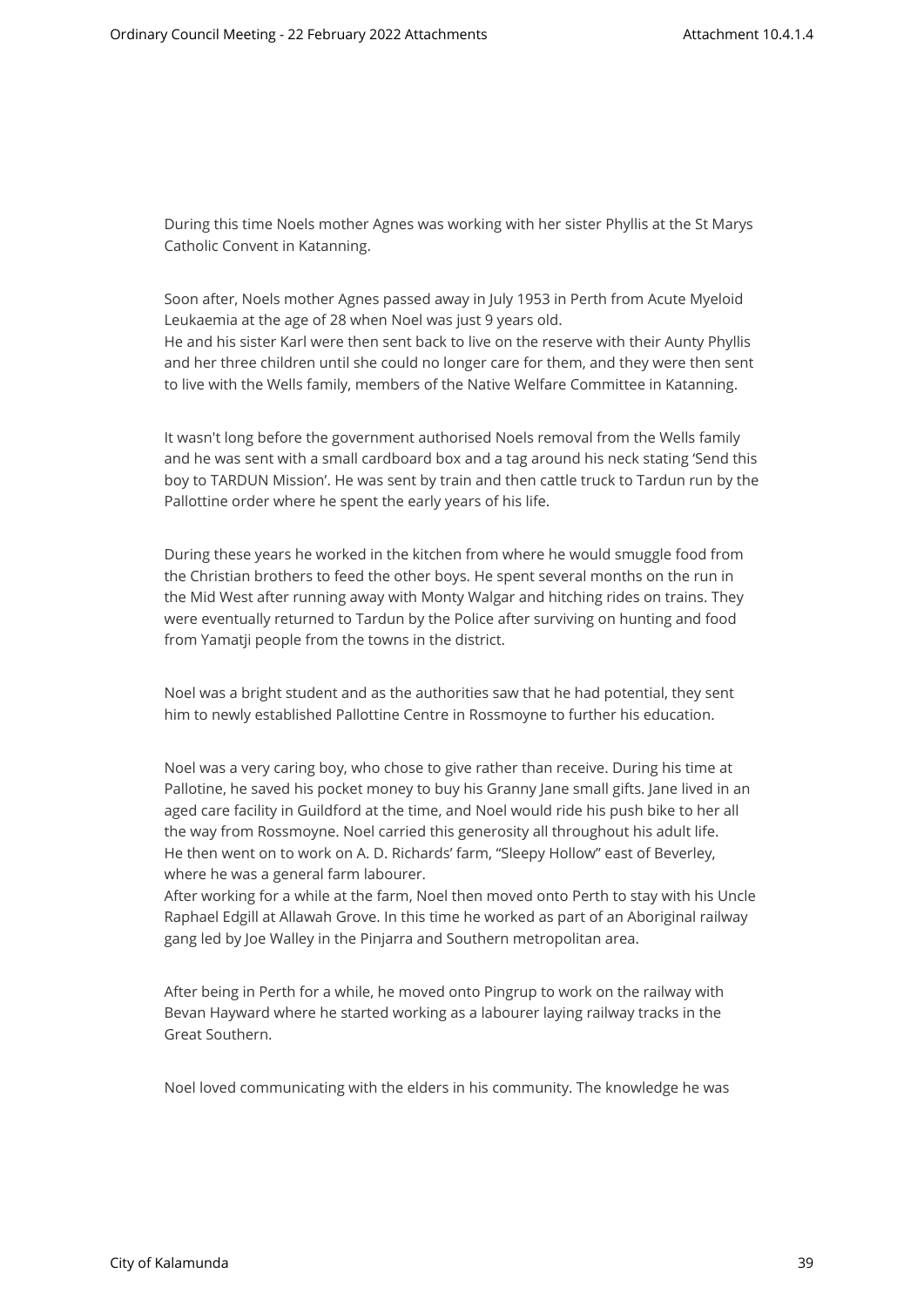given by them remained with him throughout his life and he was willing to share what he had learned to anyone who wanted the information. We all know how much Noel loved to talk and share his stories.

Noel then decided to go with his Grandmothers Brother Roy Mourish and wife, whom he referred to as Pop Roy and Granny Lila. They took him for a holiday down to Beverley where they then became Noels legal guardians. Noel then went to work with his Uncles around the Avon district mainly Beverley and Brookton doing farm work and whatever was required of them including hay carting, fencing and farm work.

He then went on to work on A. D. Richards' farm, "Sleepy Hollow" east of Beverley, where he was a general farm labourer.

After working for a while at the farm, Noel then moved onto Perth to stay with his Uncle Raphael Edgill at Allawah Grove. In this time he worked as part of an Aboriginal railway gang led by Joe Walley in the Pinjarra and Southern metropolitan area.

After being in Perth for a while, he moved onto Pingrup to work on the railway with Bevan Hayward where he started working as a labourer laying railway tracks in the Great Southern.

Noel loved communicating with the elders in his community. The knowledge he was given by them remained with him throughout his life and he was willing to share what he had learned to anyone who wanted the information. We all know how much Noel loved to talk and share his stories.

He met his future wife Patricia at the age of 18 years. They moved to Canna for a year before returning to Beverley, where their first son Noel Jr was born. During this time, Noel had returned to the Richards property to work, again as their farm hand.

Noel then moved his family away to Lake Grace to work on the railways again as a labourer.

It was here where they welcomed their second son Terrence. The family then moved on from Lake Grace so Noel could return to Pallotine for further studies.

After this time, the family decided they would move to Mullewa and Noel resumed work for the railway, this time as a Guard and Conductor on the Geraldton to Meekatharra line. Soon after they welcomed their third son Lancel.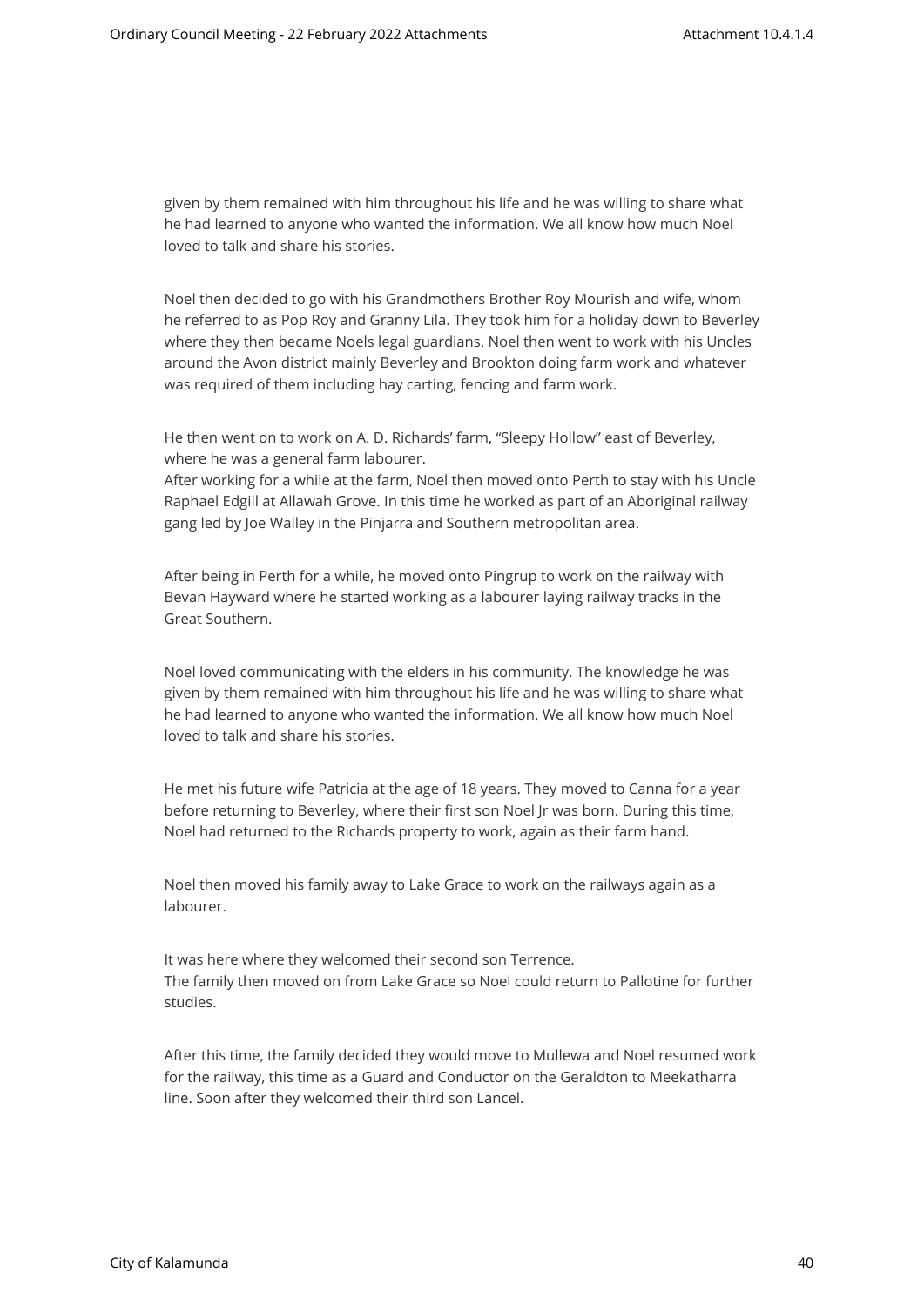Noel then moved the family to Tambellup to continue work on the railway as a guard, and Tiffiny, Karen and Juanita were then all born in Katanning. During these years Noel was reunited with his sister Karl and used his long service rail ticket to take his three sons from Tambellup to Melbourne to visit her and husband John Gunning and children Mary Louise and Sean.

Noel was accepted into the Williams family as a brother and Uncle, and made friends for life with his sisters and brothers-in-law. He always spoke highly of them, and was highly regarded by his nieces and nephews.

He and his brother in laws regularly hunted in the rural areas and fished the rivers of the Great Southern sharing their catch, kangaroos, sheep or wild ducks with family in Tambellup, Cranbrook and Katanning.

He also continued to maintain contact with the Edgill, Kickett, Mourish, Little, Collard, Michael, Hill, Moody, Webb, Bropho, Penny, John, Jones, Jacobs, McGuire and Thorne sides of his family.

As the older children went through schooling in Tambellup each of the boys were sent to the Pallottine Centre in Rossmoyne. The family decided to move the family back to Perth in 1979 so that their children could have a better education. At his time he moved to Forrestfield, where his Wife still lives today.

Noel created a lifetime memory for all of family who were present at the time, when he attended an Easter family reunion at Cape Riche National Park. At Easter, Cape Riche is a popular camping and holiday destination for locals from as far away as Esperance and Albany.

At the time he noticed a tiger snake crawling near the kids and after asking Uncle Jack, he lit a fire to try to kill the snake which eventually led to a massive bush fire and the evacuation of the entire National Park. At one stage while trying to put the fire out the tiger snake ended up swimming around his legs.

The commotion and the story of the events were reminisced and laughed about by family and will last for ever in the memory of all who were witness to that day.

Especially by his niece Sandra who had to relive the occasion when a little girl at school during her teaching placement from University, This little girl talked at show and tell of the day the Aborigines set fire to Cape Riche on her Easter vacation.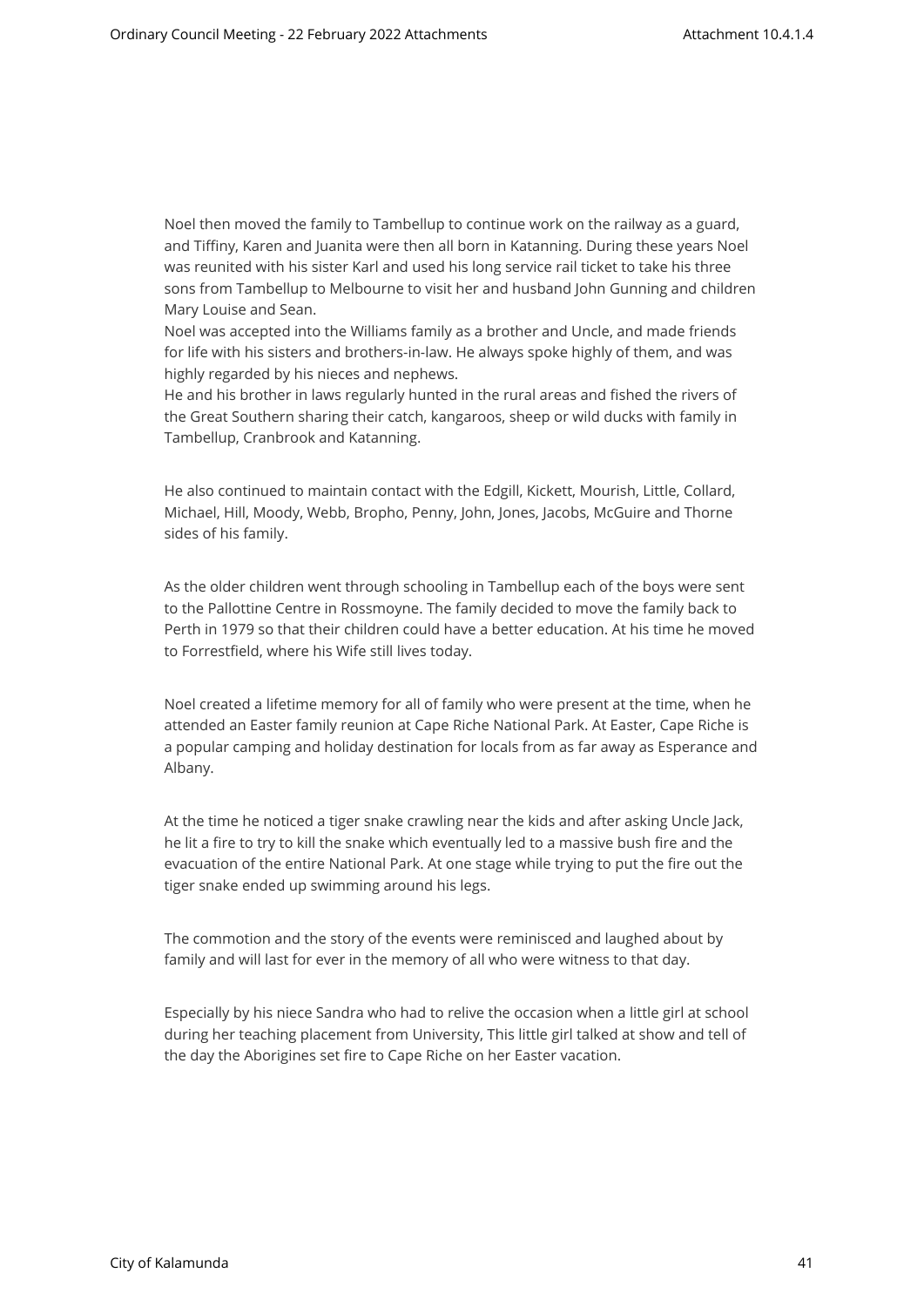Noels passion to improve the conditions for the Aboriginal People in general sparked an interest in joining the Swan Valley Community and other communities around Perth. Noel was a valued member of the Community, who along with others, had personally suffered the trauma of being one of the Stolen Generation.

Throughout life the experience remained with him, and he constantly reminisced about his mother and sister Karl, and how different his life may have been if his mother had lived.

Noel continued working as the children were attending school. Whilst he was employed at the Education Department, he worked as the sole Aboriginal Liaison Officer in the Perth Metropolitan Area.

After spending quite a few years at the Education Department Noel and Pat took over care of their granddaughter Tahnee, when she was 6 months old. Noel followed his career to Western Australian Aboriginal Media Association (WAAMA), where he was chairperson on the committee, then taking over as secretary.

Noel kept up his work for the community, joining South West Land and Sea Council (SWALSC) as a part of the Whadjuk Working Group throughout the 2000's and up to his passing.

He spent the last few years performing Welcome to Country and clearances, where he would always like to take one of his grandchildren to show them their culture and history. He continued to do heritage work and to working group committee meetings. This includes being a part of the Whadjuk Working Group who were consulted in regards to Hartfield Park (Maamba) in Forrestfield.

In his later years Noel was cared for at the Kalamunda Hospice, as he needed around the clock care and medications.

He was constantly visited by his family, and always harassed Tahnee to bring in mangoes and milkshakes - things he wasn't meant to have. He loved to sneak a beer when he was brought down for days out with the family, and would never pass you in the street without stopping you for a half an hour chat or more. People couldn't leave in a hurry, because when he found you, you'd have to yarn for a while.